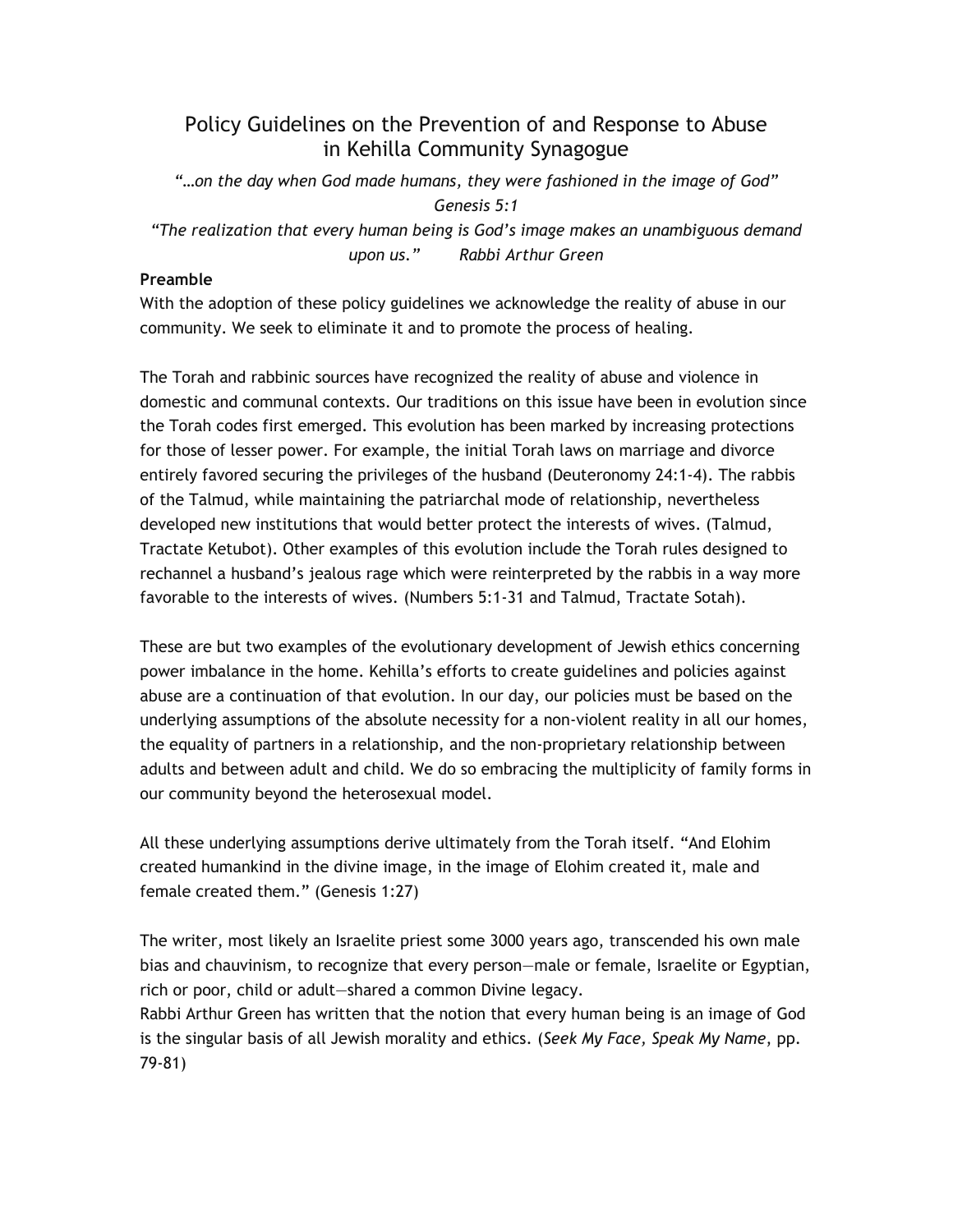Rabbi Abraham Joshua Heschel interprets "Divine image" to be "symbol of God." Heschel asks what the implications are of being a symbol of God? He answers, "Reverence for God is shown in our reverence for human beings… Human life is holy, holier even than the Scrolls of the Torah." (Man's Quest for God, p. 124.) Our interpretation of this teaching is that there is no way to distinguish between one's attitude toward the Mystery or the Divinity of the universe itself and one's attitude toward those who symbolize that Mystery. In either case, what is called for is absolute reverence for the humanity of each person: child and adult, the person who has been abused, and the person who has abused, even as we condemn that abuse.

#### Kavanah

As Jews we know that if one of us is enslaved or endangered, none of us is free. As a congregation we want to affirm that the safety and healing of every member of the community is one of our highest priorities. Therefore, it is necessary for us to do what we can to prevent abuse and to confront it when it occurs within our congregation. Abuse within a relationship directly jeopardizes the safety and healing of the people involved, and affects the community as well.

 Abuse entails misusing power and control. Power is distributed unequally in this society. Gender, race, economics, sexual orientation, age, ability, and personal status are all factors involved in situations of abuse. These factors, and the institutional biases they represent, must be taken into account in any situation where abuse occurs. Even though abuse is committed by individuals, it is perpetuated by lack of community response and becomes a societal as well as a personal issue.

 When referring to "abuse" in our guidelines, we include the following behaviors: domestic violence, sexual assault, sexual harassment, child abuse (child sexual abuse, neglect, emotional abuse, and physical abuse), elder abuse, abuse of dependent adults, abuse of people with disabilities, and clergy misconduct. "Abuse" may include emotional abuse and this may, at times, rise to a level requiring intervention equivalent to responses to other abusive behavior.

 We know that members of our congregation have experienced, are experiencing, or will experience abuse. We also know that Jewish people commit incest, sexual assault, domestic violence, marital rape, date rape, and sexual harassment.

When situations of abuse are revealed, their impact is often minimized and their cause often blamed on the survivor of abuse. Even today, while many congregations are attempting to confront the denial of abuse, many survivors still do not feel safe revealing their experiences for fear of disbelief, victim-blaming, retaliation, being left isolated, or being excluded from full participation in synagogue activities.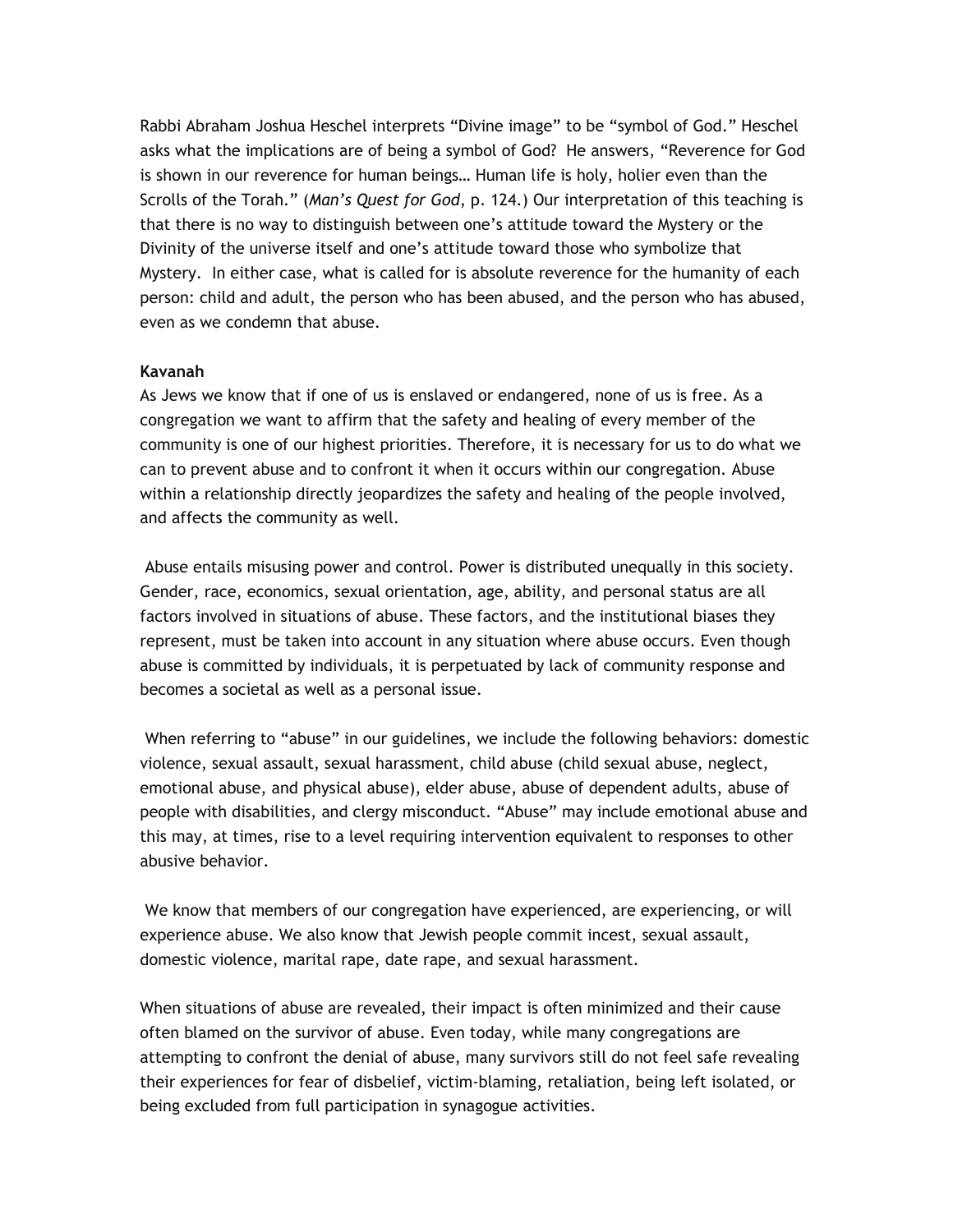In light of all this, we intend to provide education, training, resources, and support for community members on these issues. We seek to create a general atmosphere within our community that will encourage any abused child or adult to come forward, knowing that they will be supported.

We seek to promote the end of abuse, to prevent future abuse, and to give people the skills and resources to help themselves and each other. We want to develop avenues for promoting safety, for helping individuals learn not to be abusive in interpersonal and organizational relationships, and for supporting and protecting those who are abused. We put forward these guidelines for our programs to further the cause of healing and safety for situations of abuse. It is our hope that by instituting these guidelines, we will begin to end the cycle of abuse for us and for future generations.

## Leading Concerns

The Committee Against Abuse, rabbis and other employees of Kehilla, spiritual leaders and all those involved in responding to a situation of abuse will guided by the following concerns:

to protect those who are or have been abused; •

- to protect the safety of other congregants;
- to do what we can to stop the abuse;
- to establish consequences for continued abusive behavior;

• to encourage the abuser to make the behavioral and long-term emotional changes necessary to be a thriving member of the community, moving towards making teshuva (the process of turning away from wrongdoing involving repentance, contrition and repairing what can be repaired);

• to make sure that survivors of abuse, those accused of abuse, and those who have perpetrated abuse, are treated with respect in recognition of the divine image within them.

While Kehilla is committed to supporting all its members, the safety of those who have been abused will be the primary concern.

More specific guidelines are found in Guidelines for the Kehilla Community on Responding to Abuse.

#### Action

# Establishing a Kehilla Committee Against Abuse

Kehilla hereby establishes the Kehilla Committee Against Abuse, a committee of concerned Kehilla members who will oversee the implementation of these guidelines, and who will work to determine the best way to maintain the safety, confidentiality, and healing of abuse survivors associated with our congregation. The committee will help determine how the community can best promote tikkun (healing or repair) for both survivors of abuse and